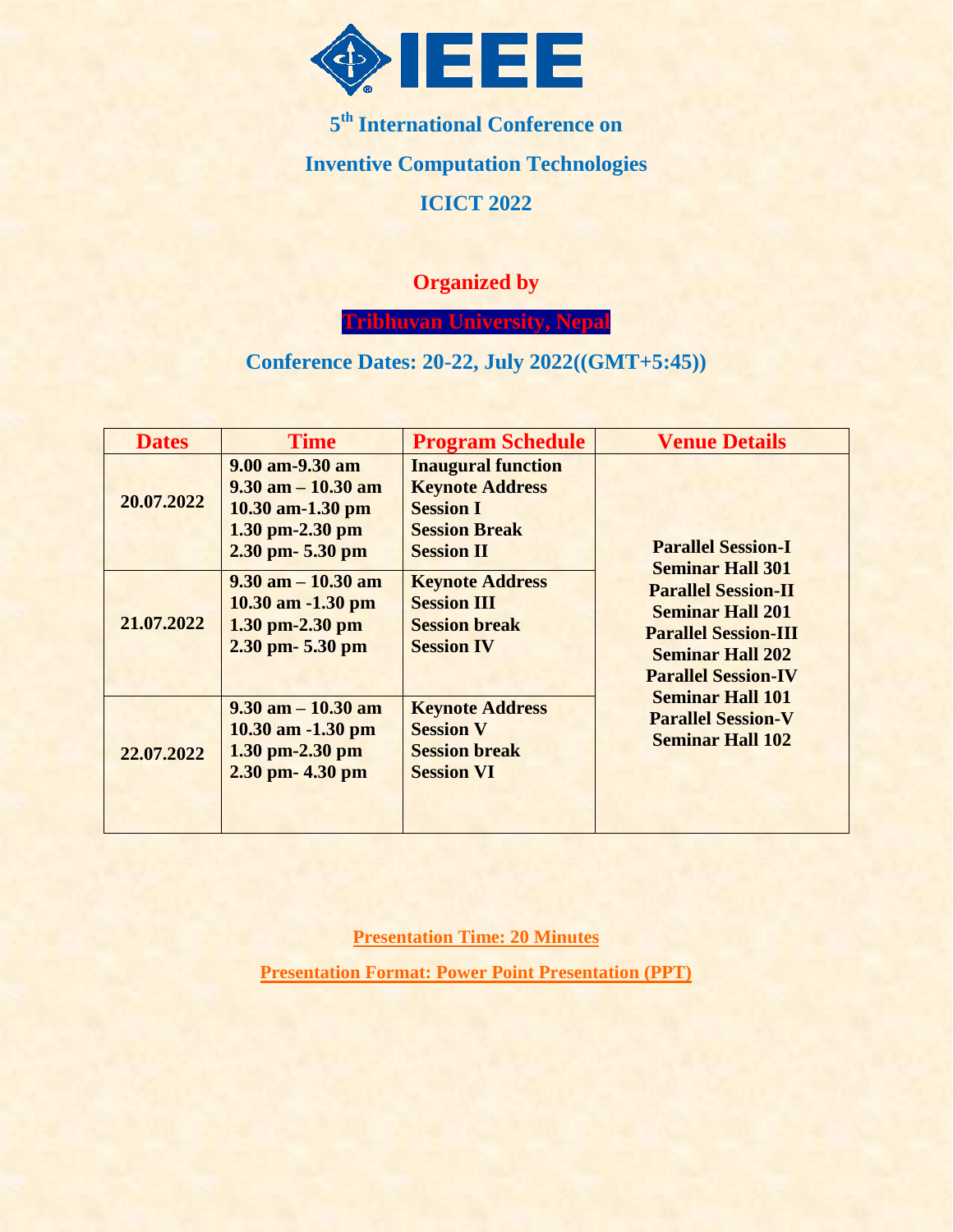

# **Session-I- Parallel Session-I 20th July 2022 [10.30 am-1.30 pm]**

| <b>TIME SLOT</b>                        | <b>TITLE/AUTHOR NAME</b>                                                                                                                                                                                                 |
|-----------------------------------------|--------------------------------------------------------------------------------------------------------------------------------------------------------------------------------------------------------------------------|
| 10.30 AM TO<br>10.50 AM                 | MODEL IDENTIFICATION AND CONTROLLER SIMULATION FOR DISTILLATION COLUMN<br>SANDEEP KUMAR SUNORI, KAVITA AJAY JOSHI, SHWETA ARORA, MADAN MOHAN SATI,<br>FARHA KHAN, AMIT MITTAL, PRADEEP JUNEJA                            |
| <b>10.50 AM TO</b><br>11.10 AM          | PROVABLY SECURE PSEUDONYMS BASED AUTHENTICATION PROTOCOL FOR WEARABLE<br><b>UBIQUITOUS COMPUTING ENVIRONMENT</b><br><b>VINCENT OMOLLO NYANGARESI</b>                                                                     |
| 11.10 AM TO<br>11.30 AM                 | <b>INVERSE REINFORCEMENT LEARNING VIA DEEP GAUSSIAN PROCESS FOR REACTIVE</b><br><b>COLLISION AVOIDANCE IN DYNAMIC ENVIRONMENTS</b><br>SAUGAT SHAHI, HEONCHEOL LEE                                                        |
| <b>11.30 AM TO</b><br>11.50 AM          | BLOCKCHAIN SOLUTIONS FOR COVID - POLICY ENFORCEMENT VERSUS FOOD SECURITY: A<br>DEMONSTRATION OF CUSTOMIZABLE BENEFITS OF BLOCKCHAIN FOR E-GOVERNANCE AND<br><b>E-BUSINESS</b><br>SHIRI VIVEK, ROLIKA DALELA,             |
| 11.50 AM TO<br><b>12.10 PM</b>          | DEEP NEURAL NETWORK MODELS FOR DIAGNOSIS OF COVID-19 RESPIRATORY DISEASES BY<br>ANALYZING CT-SCANS AND EXPLAIN-ABILITY USING TRAINED MODELS<br>TAHSIN ISLAM, SHAHRIAR ABSAR, S.M. ALI IJTIHAD NASIF, SADMAN SAKIB MRIDUL |
| <b>12.10 PM TO</b><br>12.30 PM          | SELF-MOVING SEDIMENT REMOVAL OF WATER BODIES USING MACHINE LEARNING<br><b>TECHNIQUES (AQUA REDEEMER)</b><br>DHARANIKA.T, ABU THAHIR.M, GURUPRASAATH. A, ABISHAK.T, KAUTHAM.D.V                                           |
| <b>12.30 PM TO</b><br>12.50 PM          | REPERCUSSION OF EXPRESSIONS IN FACIAL AGE ESTIMATION<br>A.DEEPA, SASIPRABA.T                                                                                                                                             |
| <b>12.50 PM TO</b><br>$1.10 \text{ PM}$ | <b>IMAGE ENCRYPTION USING REVERSE DATA HIDING ALGORITHM WITH TRIPLE DES</b><br>DIVYA VADLAMUDI, RAYAVARAPU JAYANTH KUMAR, CHERUKUMALLI NIKHIL SAI                                                                        |
| <b>1.10 PM TO</b><br>1.30 PM            | SOFT STARTING OF INDUCTION MOTOR USING MOSFET<br>K.P. SURESH, ER. P. KALEESWARAN, E. MADHUMITHA, V. MEYVIGNESHWAR, K. MUGUNDHAN,<br><b>P.PADMASELVI</b>                                                                  |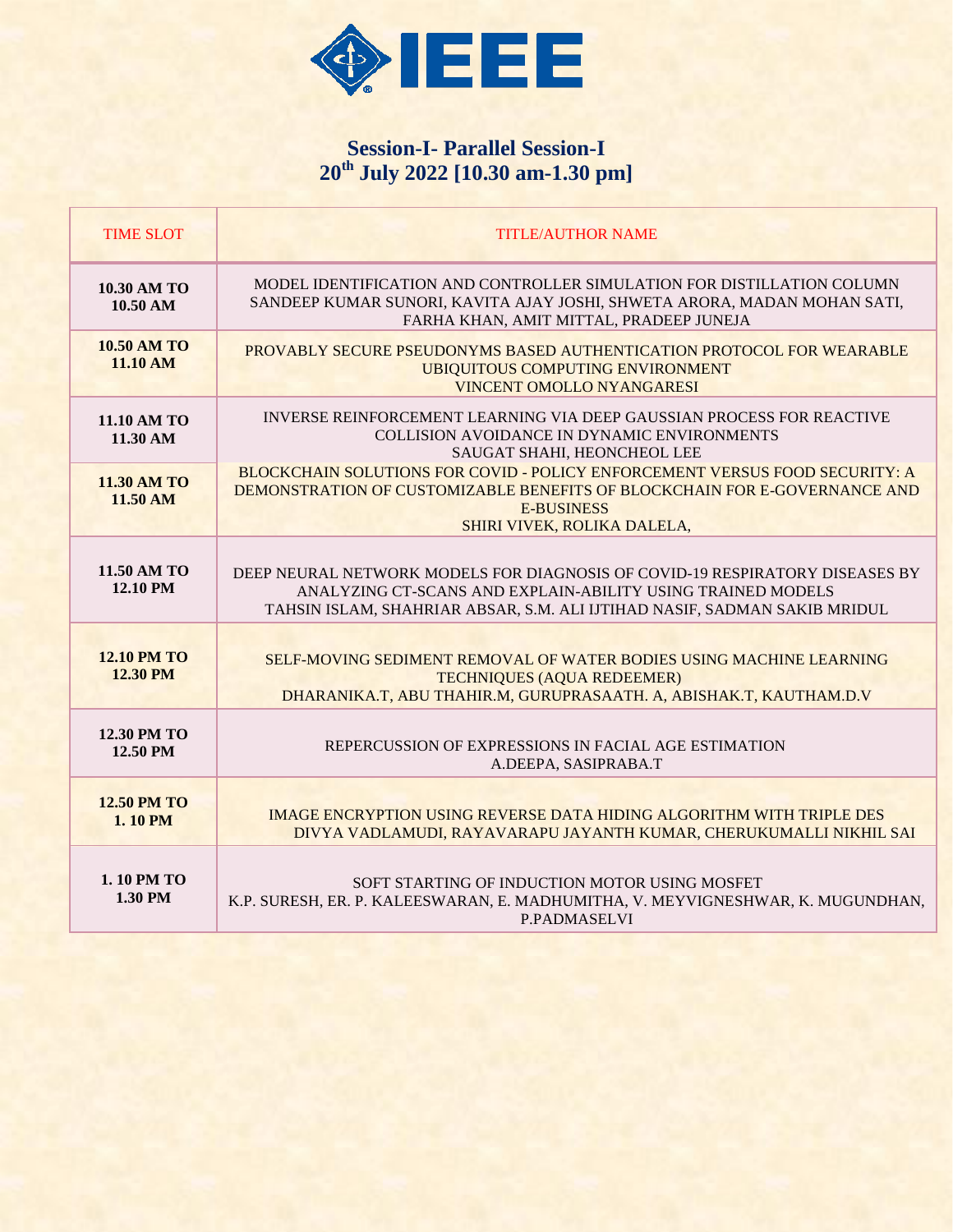

# **Session-I- Parallel Session-II 20th July 2022 [10.30 am-1.30 pm]**

| <b>TIME SLOT</b>               | <b>TITLE/AUTHOR NAME</b>                                                                                                                                                        |
|--------------------------------|---------------------------------------------------------------------------------------------------------------------------------------------------------------------------------|
| <b>10.30 AM TO</b>             | PREVENTION AND RETRIEVAL OF CHILDREN FROM BOREWELL USING ARDUINO                                                                                                                |
| $10.50 \text{ AM}$             | AKHIL NAIR U, BABU R, BALAKRISHNAN M, DHANARAJA SEKAR S, K.LAKSHMI.                                                                                                             |
| <b>10.50 AM TO</b>             | MPPT AND ANN BASED SOLAR TRACKING SYSTEM USING PHOTO DIODE SUN SENSOR                                                                                                           |
| 11.10 AM                       | SATHISH R, VINOD KUMAR D, JEYAGANESAN C                                                                                                                                         |
| 11.10 AM TO                    | AUTO OPERATION AND MONITORING OF TRANSFORMER USING IOT APPLICATIONS                                                                                                             |
| 11.30 AM                       | SATHISH R, VINOD KUMAR D, MUTHUSAMI C                                                                                                                                           |
| <b>11.30 AM TO</b><br>11.50 AM | <b>CERTAIN INVESTIGATION ON IMPEDANCE CONTROL OF HIGH SPEED SIGNALS IN PRINTED</b><br><b>CIRCUIT BOARD</b><br><b>SHAN A, V R PRAKASH</b>                                        |
| 11.50 AM TO<br>12.10 PM        | METHODOLOGY FOR LOW-COST SELF RECONFIGURATION PROCESS<br>S.SARAVANAN, B.RAGAV RAJ KUMAR, S.RISHI KUMAR, R.SARUDHARSHINI,<br><b>S.SHANKAR</b>                                    |
| <b>12.10 PM TO</b>             | <b>MARITIME BORDER ALERT SYSTEM FOR FISHERMAN</b>                                                                                                                               |
| 12.30 PM                       | LIJO JACOB VARGHESE, A.SAKTHIVEL, J.K.SARAN KIRTHIC, S.SHARAN, R.SHRI PAVITHRA                                                                                                  |
| 12.30 PM TO<br>12.50 PM        | ADVANCED PRE-AMBULANCE DETECTION SYSTEM OF AUTOSTRETCHER MOTION TO ICU<br><b>WARD</b><br>G.SUKANYA, V. MANIMEGALAI, S. SUDHAKAR, M. NANDHINI, D. SUMITHRA, M. MANIVENKAT<br>RAJ |
| <b>12.50 PM TO</b>             | <b>LOAD SHARING BACKUP BATTERY IN ELECTRIC VEHICLE USING PV ARRAY</b>                                                                                                           |
| 1.10 PM                        | A.ELAKYA, V.SHEEBA, R.THARANI, M.SWETHA, A.WILSON THOMAS                                                                                                                        |
| 1.10 PM TO                     | DESIGN OF SOLAR PV EMULATOR USING RASPBERRY PI CONTROLLER                                                                                                                       |
| 1.30 PM                        | ABHISHEK.R.S, DHANUS KANTH A, HARIHARAN S, HARIHARASUDHAN S, S.SARAVANAN                                                                                                        |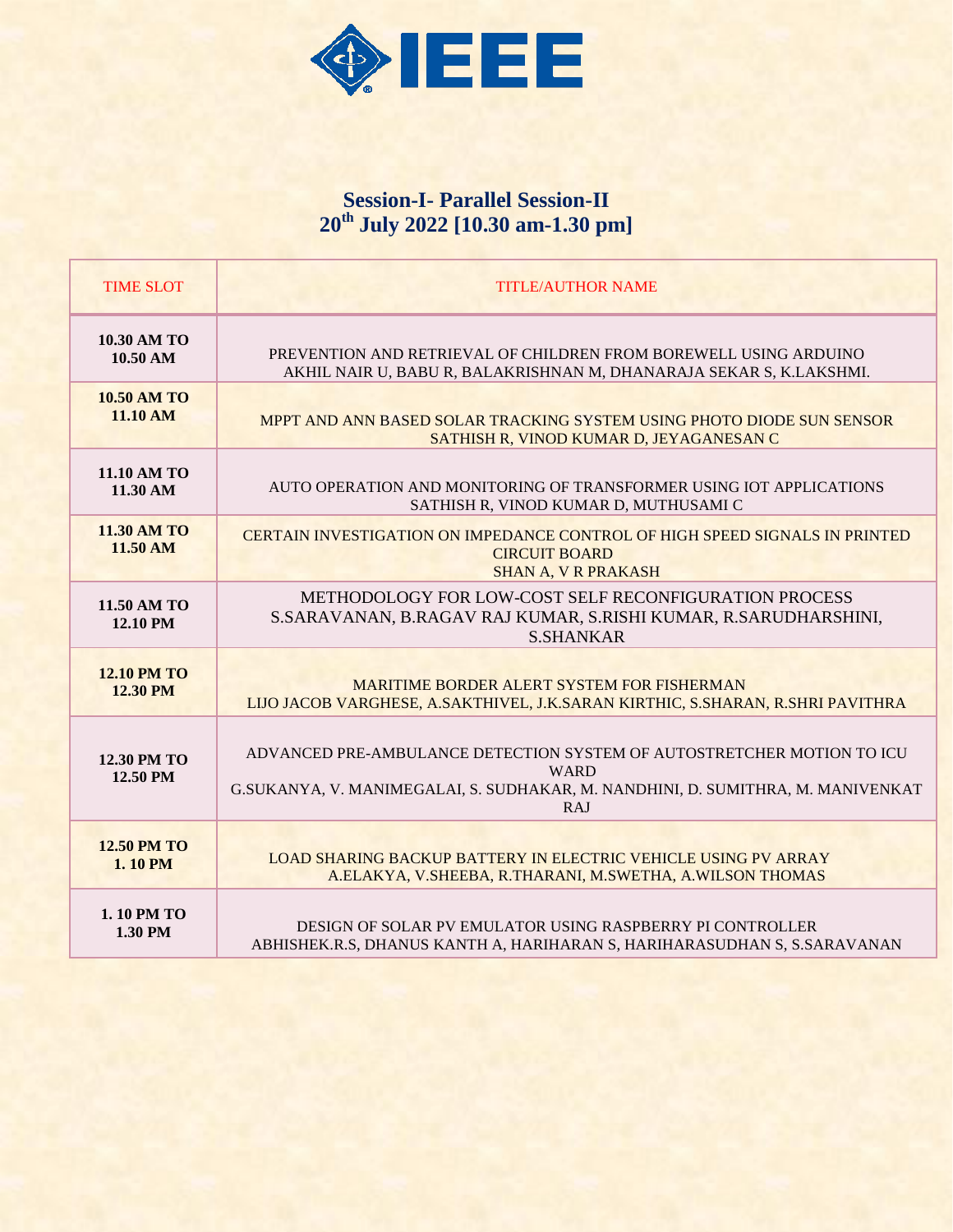

# **Session-I- Parallel Session-III 20th July 2022 [10.30 am-1.30 pm]**

| <b>TIME SLOT</b>                         | <b>TITLE/AUTHOR NAME</b>                                                                                                                                                                                                                                                                |
|------------------------------------------|-----------------------------------------------------------------------------------------------------------------------------------------------------------------------------------------------------------------------------------------------------------------------------------------|
| 10.30 AM TO<br>$10.50 \text{ AM}$        | MULTI SOURCE BASED BATTERY CHARGING AND CUTOFF SYSTEM<br>SOPHIA JASMINE G, MAGDALIN MARY G, KUMAR C, LOHITH RAJ S, NAFICA PARVEEN<br>M, NESHAN T, KARTHIKEYAN K                                                                                                                         |
| <b>10.50 AM TO</b><br>11.10 AM           | COMPUTING SURVEY ASSESSING DIGITAL BUSINESS STATUS: SIMAON'S PRADU HANG DAM<br>THAI NATIVE CHICKEN FARM<br>YASINEE CHAKRABANDHU, SUWIT CHOTINUN, PORNCHAI RACHTANAPUN, CHALALAI JAISAN,<br>SUPHAT PHONGTHAI, PHATTHRANIT KLINMALAI, SIRIWAT JINSIRIWANIT, THANAPONG<br><b>CHAICHANA</b> |
| 11.10 AM TO<br>11.30 AM                  | ADVANCED CO2 BALL EQUIPPED FIRE EXTINGUISING UNMANNED AERIAL VEHICLE<br>SWAPNA.P, AISWARYA.T, ARAVINTHAN.V, ARUN KUMAR.S, KARTHIKEYAN.S                                                                                                                                                 |
| <b>11.30 AM TO</b><br>$11.50 \text{ AM}$ | AN UPGRADED BIDIRECTIONAL T-TYPE MULTILEVEL INVERTER FOR ELECTRIC VEHICLE<br><b>APPLICATIONS</b><br>P.LENIN PUGALHANTHI, BALAJI.S, HARI KRISHNA.G, BHARATH.R, KISHORE.S                                                                                                                 |
| 11.50 AM TO<br>12.10 PM                  | EVALUATION OF THREE-PHASE AND SINGLE-PHASE FAILURE SFCL AND DVR MECHANISMS<br>M. SIVA RAMKUMAR, A. AMUDHA, G. EMAYAVARAMBAN, K. BALACHANDER,<br>VIJAYAKANTH S, GUNASEKARAN M, DHILIPKUMAR B                                                                                             |
| <b>12.10 PM TO</b><br>12.30 PM           | LARGE SCALE GRID CONNECTED SYSTEM ANALYSIS FOR HYBIRD POWER GENERATION AND<br>STORAGE POWER MANAGEMENT SYSTEM<br>A. AMUDHA, M. SIVA RAMKUMAR, K. BALACHANDER, G. EMAYAVARAMBAN, MANIKANDAN<br>S, RAGUL M, SARAVANA KUMAR S, SATHEESH KUMAR R                                            |
| <b>12.30 PM TO</b><br>12.50 PM           | A WEARABLE SAFTEY DEVICE FOR WOMEN USING IOT<br>PRIYA C, RAMYA C NARESH, MOHIT, MEAGER PRAVIN, AKKASH                                                                                                                                                                                   |
| <b>12.50 PM TO</b><br><b>1.10 PM</b>     | DESIGN AUTOMATION OF TWO-STAGE OPERATIONAL AMPLIFIER USING MULTI-OBJECTIVE<br><b>GENETIC ALGORITHM AND SPICE FRAMEWORK</b><br>PURVI DAS AND BABITA JAJODIA                                                                                                                              |
| 1.10 PM TO<br>1.30 PM                    | CAREER CHOICE USING MACHINE LEARNING ALGORITHMS<br>BORRA HARSHA, NAGELLA SANKEERTHANA, NANDETI SRAVANTHI, SUNEETHA<br><b>MANNE</b>                                                                                                                                                      |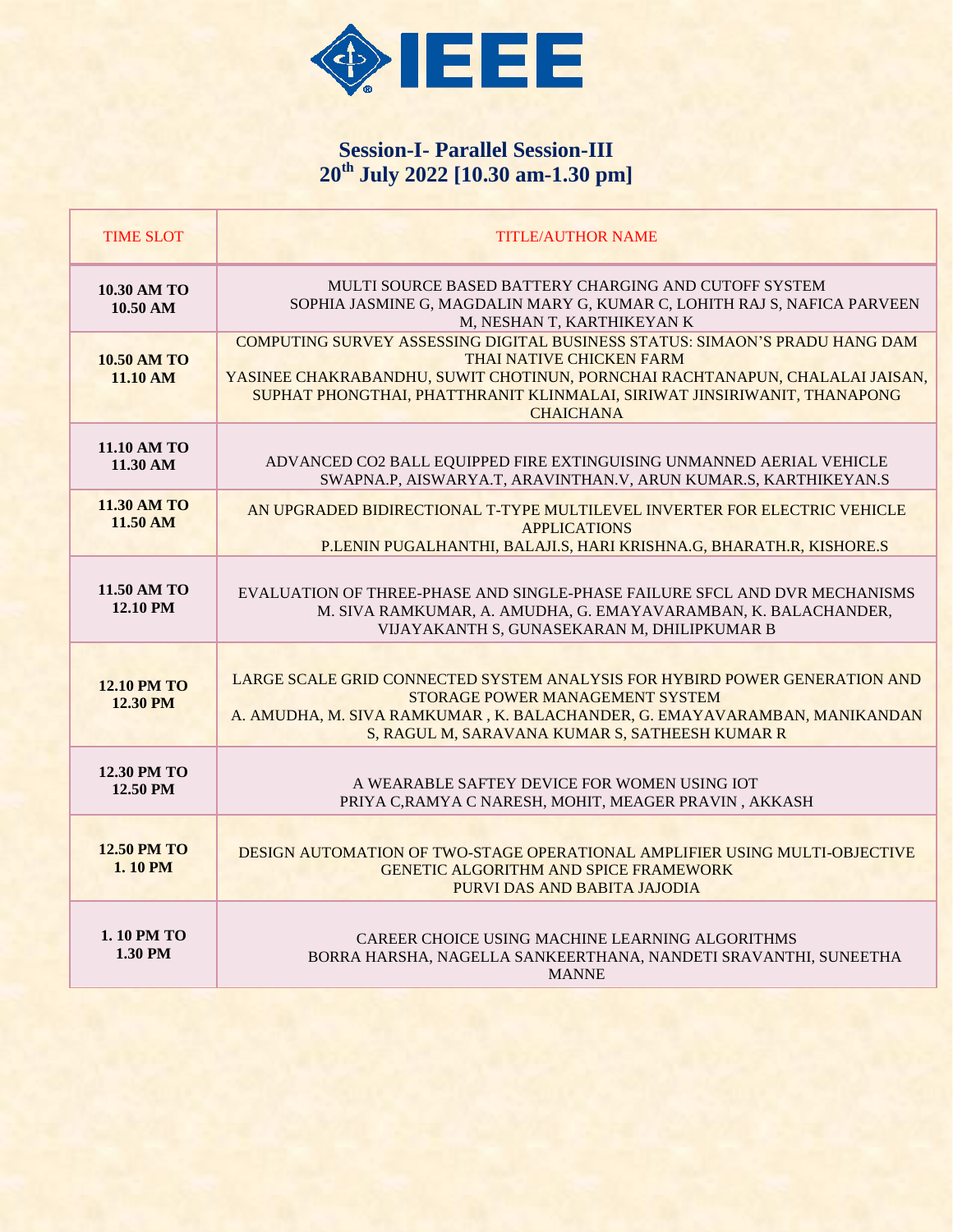

# **Session-I- Parallel Session-IV 20th July 2022 [10.30 am-1.30 pm]**

| <b>TIME SLOT</b>                  | <b>TITLE/AUTHOR NAME</b>                                                                                           |
|-----------------------------------|--------------------------------------------------------------------------------------------------------------------|
| 10.30 AM TO<br>$10.50 \text{ AM}$ | AN IMPLEMENTATION AND EVALUATION OF BLOCKCHAIN-BASED DIGITAL HEALTH<br><b>PASSPORTS</b><br>AJAY BANDI, AZIZ FELLAH |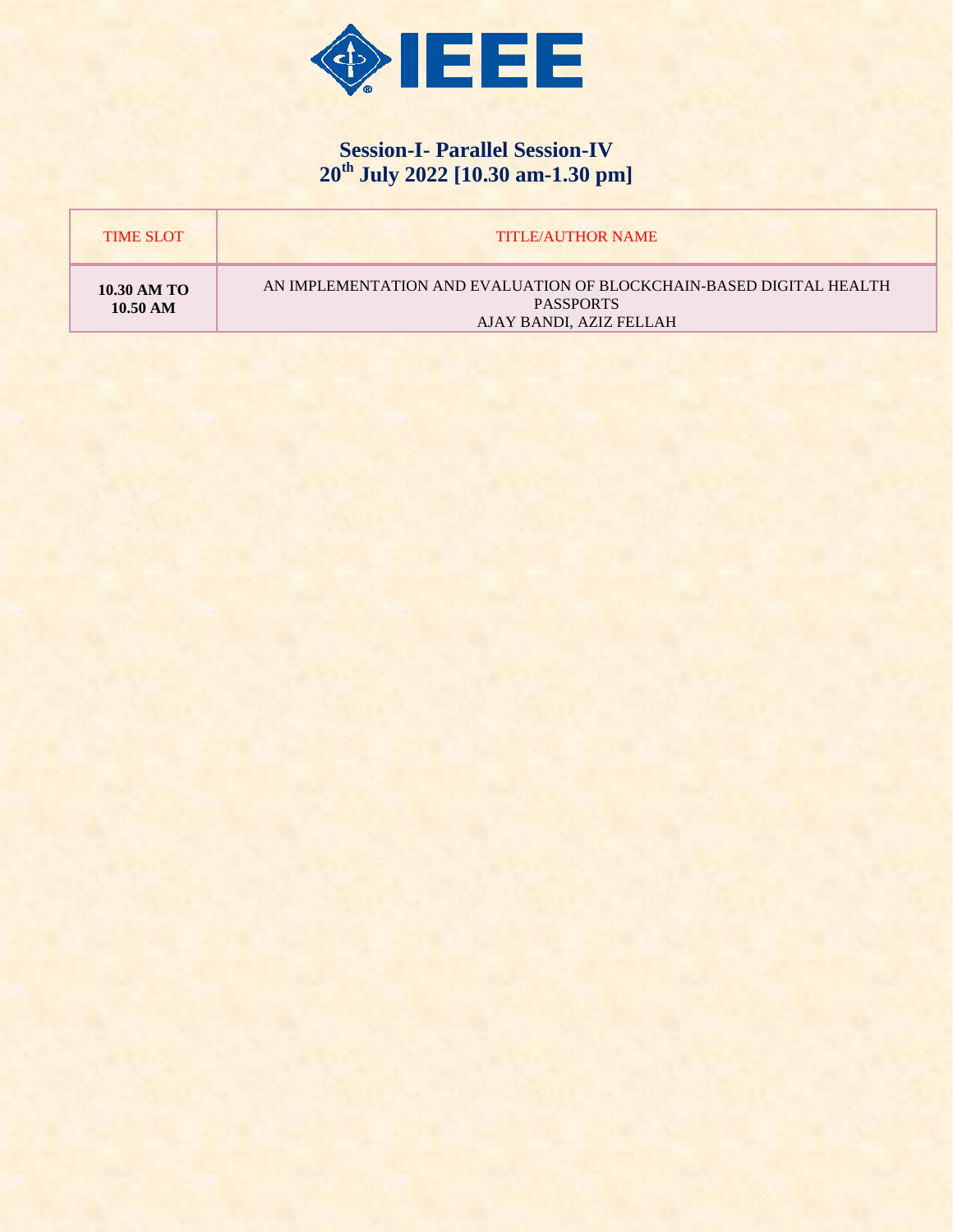

# **Session-II -- Parallel Session-I 20th July 2022 [2.30 pm–5.30 pm]**

| <b>TIME SLOT</b>                    | <b>TITLE/AUTHOR NAME</b>                                                                                                                                                  |
|-------------------------------------|---------------------------------------------------------------------------------------------------------------------------------------------------------------------------|
| 2.30 PM TO 2.50<br><b>PM</b>        | TWO-LEVEL FILTERING METHOD WITH EXTENDED LASSO AND INFORMATION GAIN IN<br>MICROARRAY DATAANALYSIS<br>SARVANI A., MADHAVI REDDY Y., LAVANYA KAMPA                          |
| <b>2.50 PM TO</b><br>3.10 PM        | HOPE SPEECH DETECTION IN TAMIL AND ENGLISH LANGUAGE<br>MEDICHARLA DINESH SURYA SAI ESWAR, NANDHINI BALAJI, VEDULA SUDHANVA<br>SARMA, YARLAGADDA CHAMANTH KRISHNA, THARA S |
| 3.10 PM TO<br>3.30 PM               | BANGLA FONT RECOGNITION USING TRANSFER LEARNING METHOD<br>MD. SAKIBUL HASAN, GOLAM RABBI, REJOAN ISLAM, MD. HASAN IMAM BIJOY, MD.<br><b>AZIZUL HAKIM</b>                  |
| <b>3.30 PM TO</b><br>3.50 PM        | COMPARATIVE STUDY ON VARIOUS LOW CODE BUSINESS PROCESS MANAGEMENT<br><b>PLATFORMS</b><br>N. KRISHNARAJ, R. VIDHYA, R. SHANKAR, N. SHRUTHI                                 |
| 3.50 PM TO<br><b>4.10 PM</b>        | A REVIEW - ML AND DL CLASSIFIERS FOR EMOTION DETECTION IN AUDIO AND<br><b>SPEECH DATA</b><br>YOGESHKUMAR J PRAJAPATI, PRIYESH P. GANDHI, SHESHANG DEGADWALA               |
| <b>4.10 PM TO</b><br><b>4.30 PM</b> | AN IMPROVED CHATBOT FOR MEDICAL ASSISTANCE USING MACHINE LEARNING<br>ACHUTHAN, S. BALAJI, S. THANUSH, B. R. RESHMA                                                        |
| <b>4.30 PM TO</b><br><b>4.50 PM</b> | DIFFERENTIAL EVOLUTION BASED COMPRESSION OF CNN FOR APPLE FRUIT DISEASE<br><b>CLASSIFICATION</b><br>MOHIT AGARWAL, ROHIT KR KALIYAR AND SUNEET KR GUPTA                   |
| 4.50 PM TO 5.10<br><b>PM</b>        | AUDIOBOOKS THAT CONVERTS TEXT, IMAGE, PDF-AUDIO & SPEECH-TEXT FOR<br>PHYSICALLY CHALLENGED & IMPROVING FLUENCY<br>KURRA SANTHI SRI, CHENNUPATI MOUNIKA, KOLLURU YAMINI    |
| 5.10 PM TO<br>5.30 PM               | HIERARCHICAL K-MEANS CLUSTRING METHOD FOR FRIEND RECOMMENDATION<br><b>SYSTEM</b><br>ANJU TAIWADE, NITISH GUPTA, RAKESH TIWARI, SHASHI KUMAR JAIN, UPENDRA<br><b>SINGH</b> |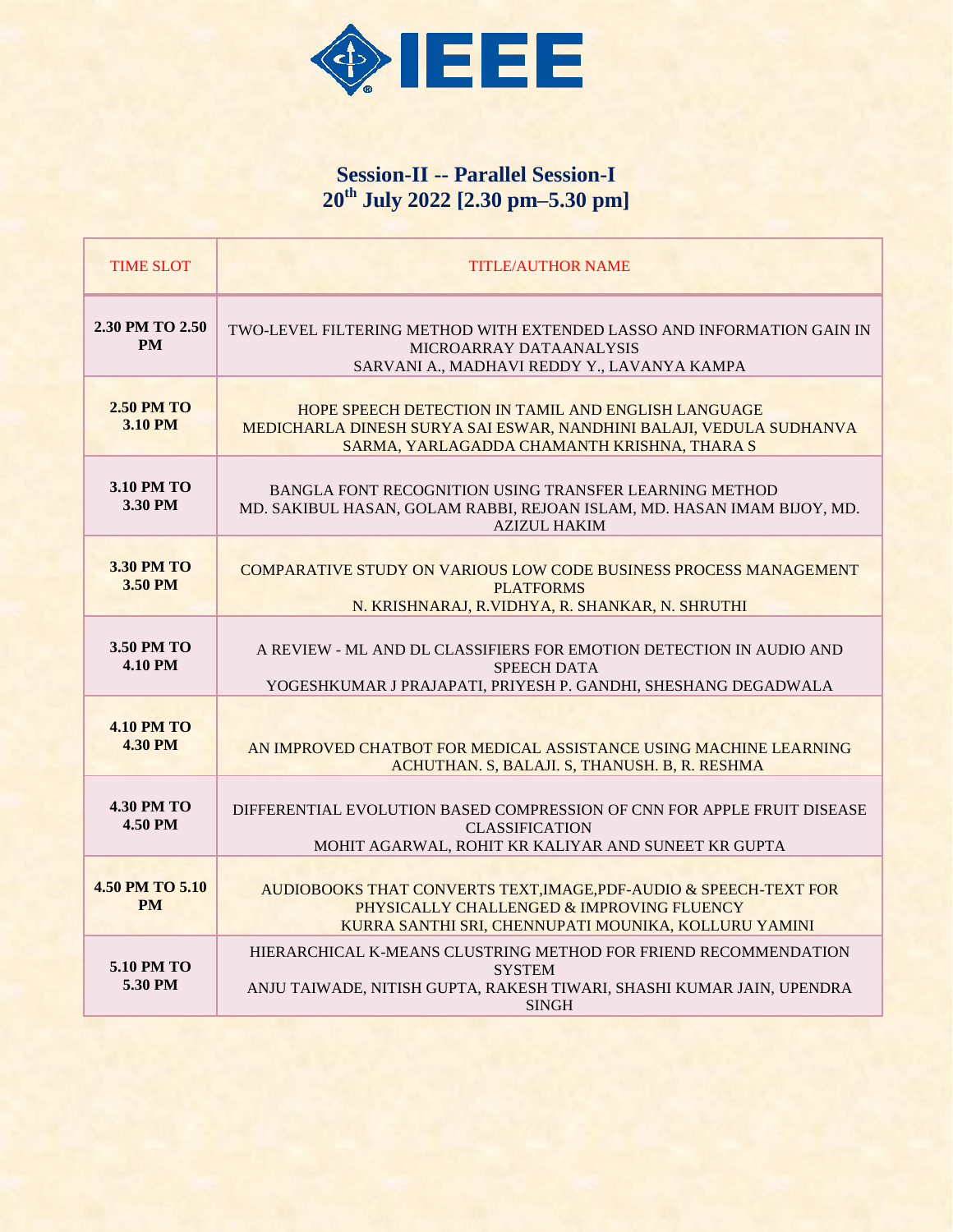

# **Session-II -- Parallel Session-II 20th July 2022 [2.30 pm–5.30 pm]**

| <b>TIME SLOT</b>                    | <b>TITLE/AUTHOR NAME</b>                                                                                                                                                                                   |
|-------------------------------------|------------------------------------------------------------------------------------------------------------------------------------------------------------------------------------------------------------|
| 2.30 PM TO 2.50<br><b>PM</b>        | PRIVACY PRESERVATION OF MEDICAL HEALTH RECORDS USING SYMMETRIC BLOCK<br>CIPHER AND FREQUENCY DOMAIN WATERMARKING TECHNIQUES<br>DHARMIKA B, HARITHA D, CH. RUPA, VINEETHA Y                                 |
| <b>2.50 PM TO</b><br><b>3.10 PM</b> | ANALYSIS OF NOXIOUS COMMENTS USING MACHINE LEARNING ALGORITHMS<br>R RAHUL, REDDYGARI VARUN KUMAR REDDY, MURLIDHAR MOURYA                                                                                   |
| <b>3.10 PM TO</b><br>3.30 PM        | PREDICTION OF DELAYED TRAUMA FOLLOWING AN ISCHEMIC STROKE USING<br><b>COMPARATIVE MACHINE LEARNING STUDY</b><br>SAKSHI MHATRE, MEGHA TRIVEDI, MANASVI MHATRE                                               |
| <b>3.30 PM TO</b><br>3.50 PM        | SOFTWARE DEFECT PREDICTION BASED ON MACHINE LEARNING AND DEEP LEARNING<br>PRATHYUSHA TADAPANENI, NAGA CHANDANA NADELLA, MUDILI<br>DIVYANJALI, Y.SANGEETHA                                                  |
| 3.50 PM TO<br><b>4.10 PM</b>        | CLASSIFICATION OF MARINE VESSELS USING DEEP LEARNING MODELS BASED ON SAR<br><b>IMAGES</b><br>ANEESH REDDY SANNAPU, PADMALAYA NAYAK, SHIVA KESHAVA G, UPPALA RISHIK<br>CHARAN, KRISHNAM NAIDU S             |
| <b>4.10 PM TO</b><br><b>4.30 PM</b> | HR BASED CHATBOT USING DEEP NEURAL NETWORK<br>RACHANA.T.V, VISHWAS H.N, PRIYANKA C.NAIR                                                                                                                    |
| <b>4.30 PM TO</b><br><b>4.50 PM</b> | CLASSIFICATION AND COMPARISION STUDY OF RICE PLANT DISEASES USING PRE-<br><b>TRAINED CNN MODELS</b><br>RAJA KRISHNA VAMSEE KONGARA, VENKATA SIVA CHARAN SOMASILA, NALLAMOLU<br>REVANTH, RAMA DEVI POLAGANI |
| 4.50 PM TO 5.10<br><b>PM</b>        | O-RDHF: OPTIMIZED REVERSIBLE DATA HIDING FRAMEWORK FOR MEDIA<br><b>INFORMATION SECURITY</b><br>MANJUNATH KAMATH. K, R SANJEEV KUNTE                                                                        |
| 5.10 PM TO<br>5.30 PM               | TRUST IN CLOUD: PERSPECTIVE FROM ACCESS CONTROL MODELS AND MACHINE<br><b>LEARNING-A DETAILED STUDY</b><br>S.T.BHARATHI, C.BALA SUBRAMANIAN                                                                 |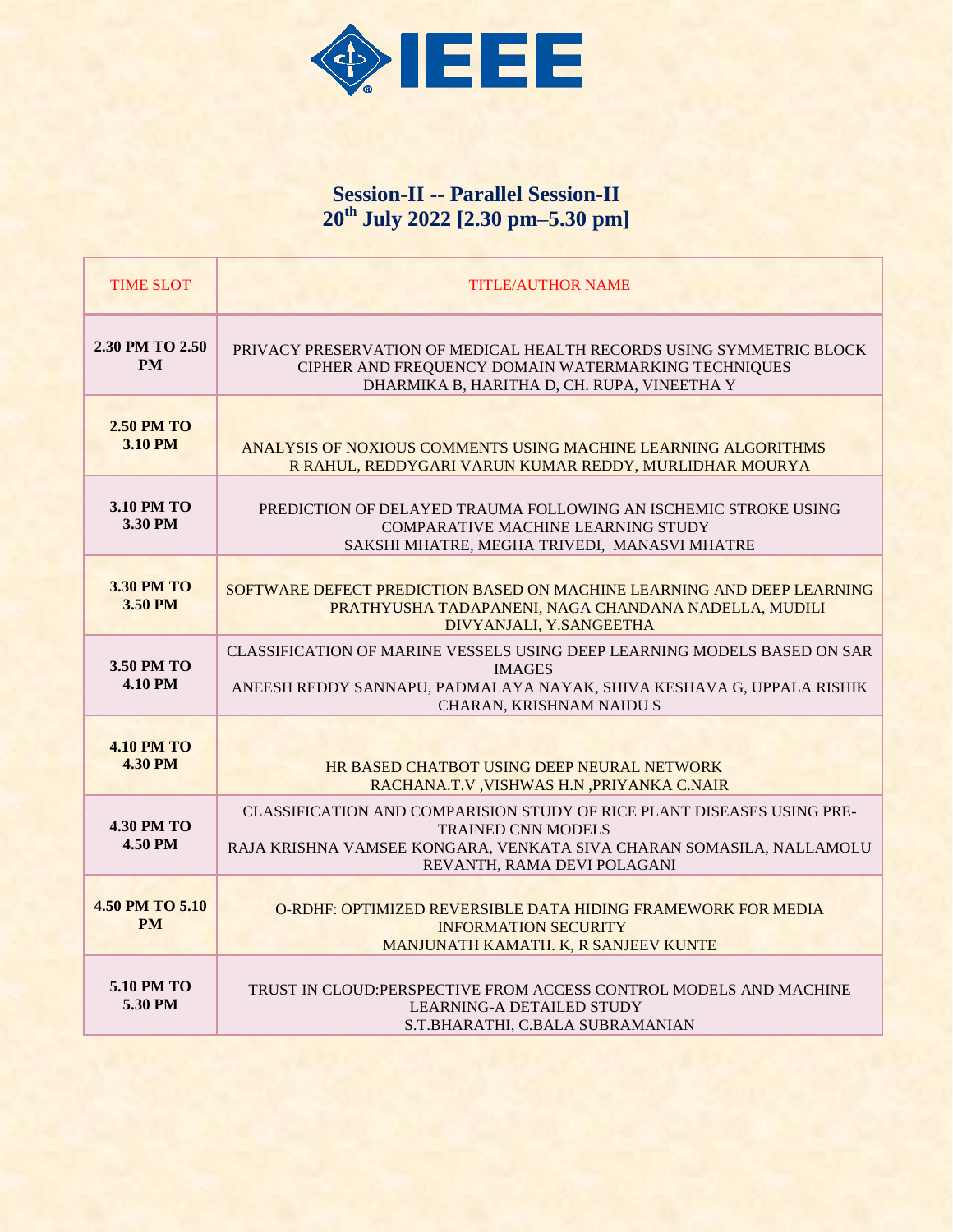

### **Session-II -- Parallel Session-III 20th July 2022 [2.30 pm–5.30 pm]**

| <b>TIME SLOT</b>                    | <b>TITLE/AUTHOR NAME</b>                                                                                                                                                                                                     |
|-------------------------------------|------------------------------------------------------------------------------------------------------------------------------------------------------------------------------------------------------------------------------|
| 2.30 PM TO 2.50<br><b>PM</b>        | NEARPOD AS A GAMIFICATION RESOURCE FOR TEACHING IN VIRTUAL EDUCATION: A<br>MATHEMATICAL CASE STUDY<br>SILVIA ELIZABETH FREIRE ESPÍN, DIEGO MARCELO RODRÍGUEZ CORTEZ                                                          |
| <b>2.50 PM TO</b><br><b>3.10 PM</b> | SOUND CLASSIFICATION USING DEEP LEARNING FOR HARD OF HEARING AND DEAF<br><b>PEOPLE</b><br>MD. ADNAN HABIB, ZARIF RAIYAN AREFEEN, ARAFAT HUSSAIN, S.M.ROWNAK<br>SHAHRIYER, TANZID ISLAM, RAFEED RAHMAN, MOHAMMAD ZAVID PARVEZ |
| 3.10 PM TO<br>3.30 PM               | MOBILE TOURISM, THE USE OF QR CODES AND THE DIVERSIFICATION OF THE TOURIST<br><b>OFFER</b><br>ANGÉLICA GONZÁLEZ-SÁNCHEZ, MARLENE CORONEL- GRADOS, CRISTINA VILLACÍS-<br>MEJÍA, LUIS LUDEÑA- VILLACÍS                         |
| 3.30 PM TO<br>3.50 PM               | <b>IMAGE PROCESSING TECHNIQUES IN THE DETECTION OF HEMORRHAGES IN RETINAL</b><br><b>IMAGES (STARE &amp; DRIVE)</b><br>M. PADMAPRIYA, V.PUNITHA, S. PASUPATHY                                                                 |
| 3.50 PM TO<br><b>4.10 PM</b>        | FPGA IMPLEMENTATION OF HIGH PERFORMANCE PRECISE SIGNED AND UNSIGNED<br>MULTIPLIER USING TERNARY 6-LUT ARCHITECTURE<br>PALLE MAHENDRA, RAMESH S R                                                                             |
| <b>4.10 PM TO</b><br><b>4.30 PM</b> | <b>EMOTION RECOGNITION USING NONVERBAL CUES</b><br>DUDLA V JOSHITA LAVANYA, VEMULA BHARGAVI, GADDALA MADHU PRIYA, MANDE<br><b>RAMESH</b>                                                                                     |
| <b>4.30 PM TO</b><br>4.50 PM        | A PASSWORD SECURE MECHANISM USING REFORMATION-BASED HONEY ENCRYPTION<br><b>AND DECRYPTION</b><br>NIRMALRAJ T, J.JEBATHANGAM                                                                                                  |
| 4.50 PM TO 5.10<br><b>PM</b>        | MULTI-LINGUAL META EMBEDDINGS IN LINCE DATA SET<br>T RAVI TEJA, THARA S, K SAI RAHUL AND R DINESH KUMAR REDDY                                                                                                                |
| 5.10 PM TO<br>5.30 PM               | DETECTION OF TUBERCULOSIS USING MACHINE LEARNING TECHNIQUES AND IMAGE<br><b>PREPROCESSING</b><br>RUBEENA RUSTUM, G.CHARLES BABU, P.PRAVEEN, V.LAKSHMI, TABITHA INDUPALLI,<br>A.SOWJANYA                                      |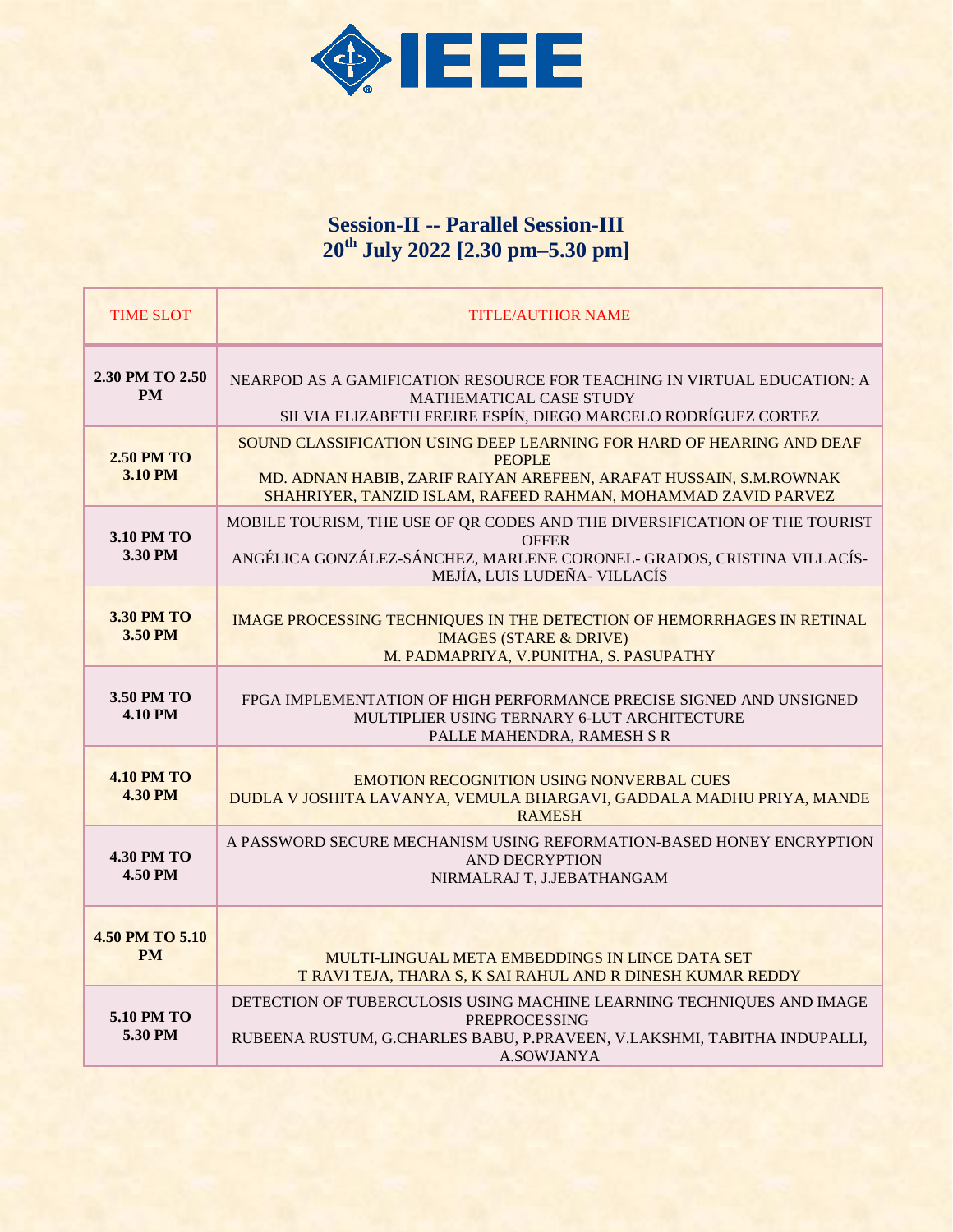

#### **Session-III -- Parallel Session-I 21 th July 2022 [10.30 am to 1.30 pm]**

| <b>TIME SLOT</b>                     | <b>TITLE/AUTHOR NAME</b>                                                                                                                                                                     |
|--------------------------------------|----------------------------------------------------------------------------------------------------------------------------------------------------------------------------------------------|
| 10.30 AM TO<br>10.50 AM              | PIVOT BASED SEED GERMINATION ASSESSMENT (PBSGA) PATTERN FOR GERMINATION<br><b>QUALITY ANALYSIS</b><br>M. RUDRA KUMAR, AVINASH SHARMA, K SREENIVASULU, G. RAMESH                              |
| <b>10.50 AM TO</b><br>11.10 AM       | MOISTURE, RETENTION AND COLOR CONTROL STRATEGY IN A PAPER MILL - A REVIEW<br>PRADEEP KUMAR JUNEJA, PARVESH SAINI, ASHUTOSH DIXIT, NIHARIKA VARSHNEY,<br><b>SANDEEP KUMAR SUNORI</b>          |
| 11.10 AM TO<br>11.30 AM              | RESUME SCREENING USING NLP AND LSTM<br>S BHARADWAJ, RUDRA VARUN, POTUKUCHI SREERAM ADITYA, MACHERLA NIKHIL,<br><b>G.CHARLES BABU</b>                                                         |
| <b>11.30 AM TO</b><br>11.50 AM       | GENDER STEREOTYPES REPRESENTED IN THE AUDIOVISUAL NARRATIVE OF THE SERIES<br>"YOU"<br>JERI-CONDORI, NATALY SILVANA, VILLANUEVA-PASTRANA, ENZO JAVIER, TURRIATE-<br>GUZMÁN, ADRIANA MARGARITA |
| 11.50 AM TO<br>12.10 AM              | RF ENERGY HARVESTING SYSTEM: DESIGN OF ANTENNA, RECTENNA, AND IMPROVING<br>RECTENNA CONVERSION EFFICIENCY<br>MAYUR RELE, DIPTI PATIL                                                         |
| <b>12.10 AM TO</b><br>12.30 PM       | IMPLEMENTATION OF AN ACTIVE NOISE CANCELLATION TECHNIQUE USING DEEP LEARNING<br>AKARSH S. M., RAJASHEKAR BIRADAR, PRASHANTH V JOSHI                                                          |
| 12.30 PM TO<br>12.50 PM              | DEVELOPMENT OF BLOCKCHAIN IN SMART GRID USING IOT<br>JASRIN SHIDDIKE, AFSANA AHMED, MOHAMMAD FARSHID, PRAPTY DAS OAISHE                                                                      |
| <b>12.50 PM TO</b><br><b>1.10 PM</b> | MACHINE LEARNING ON WEB: SKIN LESION CLASSIFICATION USING CNN<br>SENTHIL KUMAR R, AMARJEET SINGH, SPARSHA SRINATH, VISHAL ARASU, NIMAL KURIAN<br><b>THOMAS</b>                               |
| <b>1.10 PM TO</b><br>1.30 PM         | A SECURE AND EFFICIENT LOCATION BASED ROUTING TO MAXIMIZE THE LIFETIME OF<br><b>MANET</b><br>HEMALATHA.M, M.MOHANRAJ                                                                         |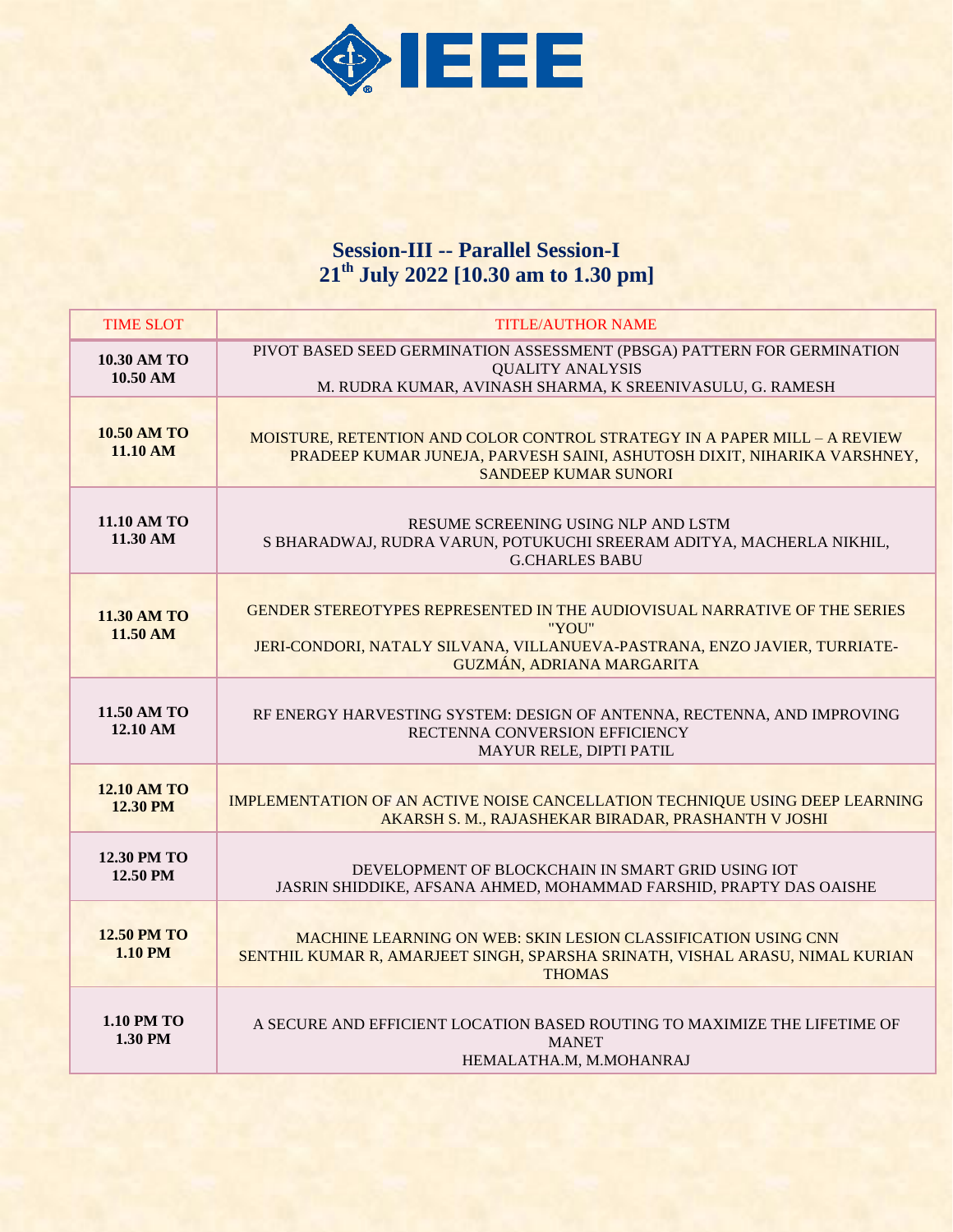

#### **Session-III -- Parallel Session-II 21th July 2022 [10.30 am to 1.30 pm]**

| <b>TIME SLOT</b>                      | <b>TITLE/AUTHOR NAME</b>                                                                                                                                                                                                 |
|---------------------------------------|--------------------------------------------------------------------------------------------------------------------------------------------------------------------------------------------------------------------------|
| <b>10.30 AM TO</b><br>10.50 AM        | DETECTION OF DEFECTED MAIZE LEAF USING IMAGE PROCESSING TECHNIQUES<br>ARABINDA DASH, PRABIRA KUMAR SETHY                                                                                                                 |
| <b>10.50 AM TO</b><br>11.10 AM        | NEAR FIELD COMMUNICATION BASED SMART AUGMENTED REALITY SYSTEM<br>CHAITANYA KUMAR A, ISHWARA PRABHU S, JEGADEESHWARAN T, AND GUGA PRIYA<br>G                                                                              |
| 11.10 AM TO<br>11.30 AM               | HYBRID FEATURE SET BASED MITOTIC DETECTION IN BREAST HISTOPATHOLOGY IMAGES<br>DEEPAK NAIK M V, ADARSH S, SREEKUMAR VIJAYAKUMAR, ABHAY P NAMBIAR AND<br>LEKHA S NAIR                                                      |
| 11.30 AM TO<br>$11.50 \text{ AM}$     | <b>CLASSIFYING SPEECH INTO OFFENSIVE AND HATE CATEGORIES ALONG WITH</b><br><b>TARGETED COMMUNITIES USING MACHINE LEARNING</b><br>APOORV ADITYA, RITHWIK VINOD, ASHISH KUMAR, ISHAN BHOWMIK, AND J.<br><b>SWAMINATHAN</b> |
| 11.50 AM TO<br>12.10 AM               | ENERGY EFFICIENT CLOUD TASK SCHEDULING POLICY USING VIRTUAL MACHINE CONCEPT<br>AND VMRRU TECHNIQUE<br>RUCHI SONI, NEETESH GUPTA                                                                                          |
| <b>12.10 AM TO</b><br><b>12.30 PM</b> | ANALYSIS OF DC MOTOR SPEED CONTROL AND INTERFACING IT WITH DROWSINESS<br><b>DETECTION</b><br>ATHARVA SULAKHE, ARJEET ANAND, AKSHWIN KISORE, NANDHA KISHORE R B,<br><b>MALAYAKUMAR HOTA</b>                               |
| 12.30 PM TO<br>12.50 PM               | HEIGHT AND WEIGHT ESTIMATION OF AN INDIVIDUAL FROM VIRTUAL VISUALS<br>SAIRAM MAGANTI, PRANAI SRI B, MAHIDHAR YALAMANCHILI, AND SUMESH K J                                                                                |
| <b>12.50 PM TO</b><br><b>1.10 PM</b>  | ENHANCING UNPAIRED UNDERWATER IMAGES WITH CYCLE CONSISTENT NETWORK<br><b>SRIGOWRI M V</b>                                                                                                                                |
| 1.10 PM TO<br>1.30 PM                 | AN EFFICIENT CLIPPING METHOD FOR PAPR REDUCTION IN OFDM SYSTEMS<br>VIJAYA KUMAR PADARTI, CHANDINI DASARI, P V VENU GOPAL DOKALA, VENKATA SRAVYA<br>CHOWTAPALLI, L V RAMA KOWSHIK AVULA                                   |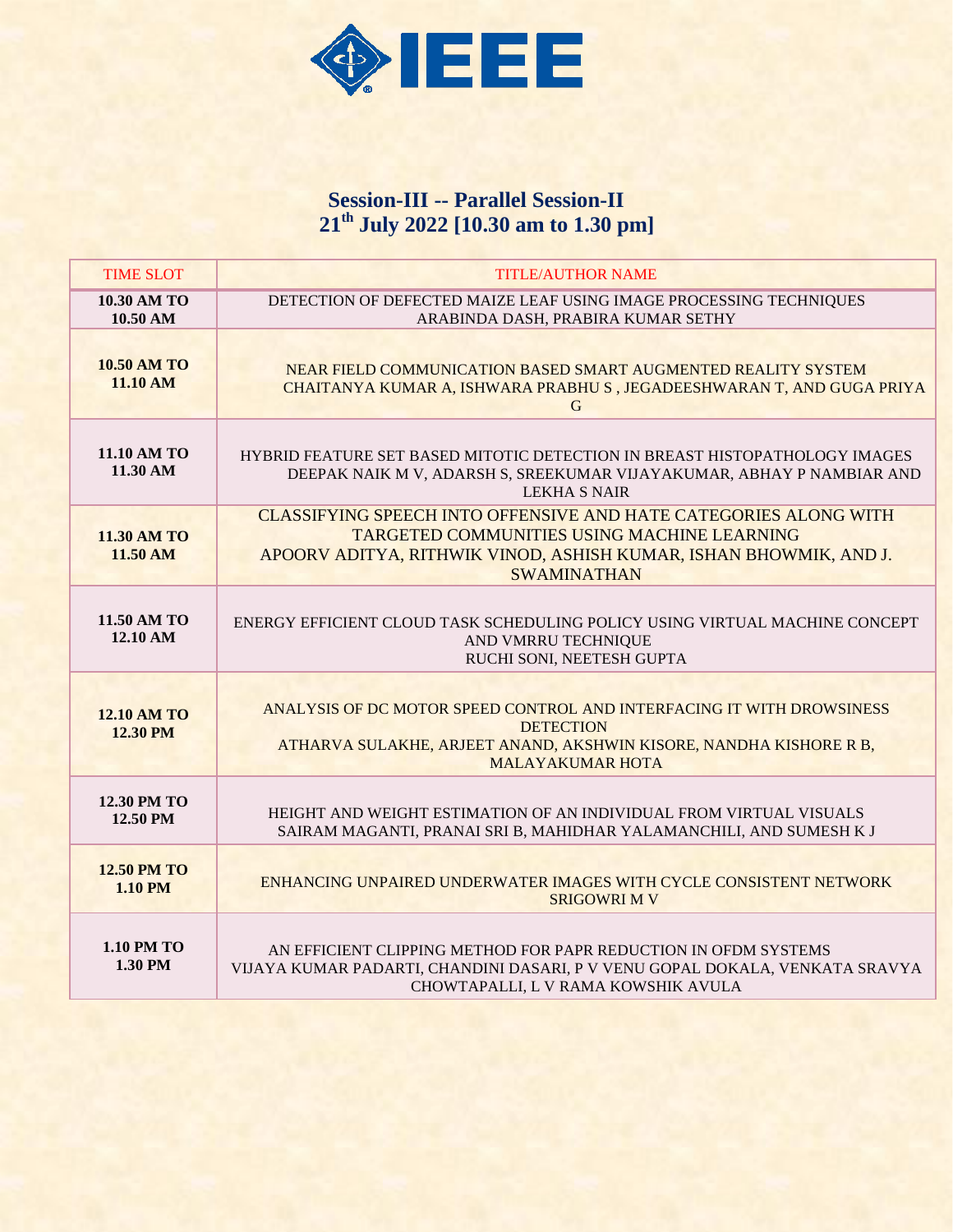

# **Session-III -- Parallel Session-III 21th July 2022 [10.30 am to 1.30 pm]**

| <b>TIME SLOT</b>                      | <b>TITLE/AUTHOR NAME</b>                                                                                                                                                                                                     |
|---------------------------------------|------------------------------------------------------------------------------------------------------------------------------------------------------------------------------------------------------------------------------|
| 10.30 AM TO<br>10.50 AM               | SUSTAINABILITY OF ELECTRIC VEHICLE IN INDIA<br>RAJKUMAR KAUSHIK, CHIRAG ARORA, SHILPA SONI, NEHA KUMARI, ANCHAL SWAMI, RAHUL<br><b>PRAJAPATI</b>                                                                             |
| <b>10.50 AM TO</b><br>11.10 AM        | A STUDY ON MACHINE LEARNING BASED DIABETIC RETINOPATHY<br>M D SHREYAS, ASHA RANI K P, GOWRISHANKAR S                                                                                                                         |
| 11.10 AM TO<br>11.30 AM               | POTENTIAL APPLICATIONS OF FUZZY LOGIC CONTROLLER IN THE PULP AND PAPER<br><b>INDUSTRY - A REVIEW</b><br>PRADEEP KUMAR JUNEJA, SANDEEP KUMAR SUNORI, MEHUL MANU, PRIYANKA JOSHI,<br>SOMESH SHARMA, PRAKASH GARIA, AMIT MITTAL |
| <b>11.30 AM TO</b><br>11.50 AM        | TRANSFORM BASED LIGHTWEIGHT CNN MODELS FOR IMAGE CLASSIFICATION<br>SRIJITH M NAIR AND GEETHA M                                                                                                                               |
| 11.50 AM TO<br>12.10 AM               | FLIP60-CARING FOR ELDERS AN ANDROID BASED APPLICATION<br>PASUPUNOOTI SRI HARIKA, MUTHYALA LALITHA SRI, MOVVA MANISH SRINIVAS, POLEPAKA<br>ROHIT, LAXMI KALYANI                                                               |
| <b>12.10 AM TO</b><br><b>12.30 PM</b> | <b>AUTOMOBILE PRICE PREDICTION USING REGRESSION MODELS</b><br>RUPESH GUPTA, AVINASH SHARMA, VATSALA ANAND, SHEIFALI GUPTA                                                                                                    |
| <b>12.30 PM TO</b><br>12.50 PM        | FNDIP: FAKE NEWS DETECTION ON SOCIAL MEDIA USING INCOMPATIBLE PROBABILISTIC<br><b>METHOD</b><br>ROHIT KUMAR KALIYAR, ANURAG GOSWAMI, MOHIT AGRAWAL                                                                           |
| <b>12.50 PM TO</b><br>$1.10$ PM       | INTEGRATED PLATFORM FOR PATIENT ABNORMALITY DETECTION THROUGH GEM ENABLED<br><b>DEEP TRANSNET</b><br>R. VAJUBUNNISA BEGUM, K. DHARMARAJAN                                                                                    |
| <b>1.10 PM TO</b><br>1.30 PM          | <b>SHILLING ATTACK DETECTION SYSTEM FOR ONLINE RECOMMENDERS</b><br>J. R.V. JENY, R. SOWMYA, G. SAI KIRAN, M. KIRAN BABU, CH. ARJUN                                                                                           |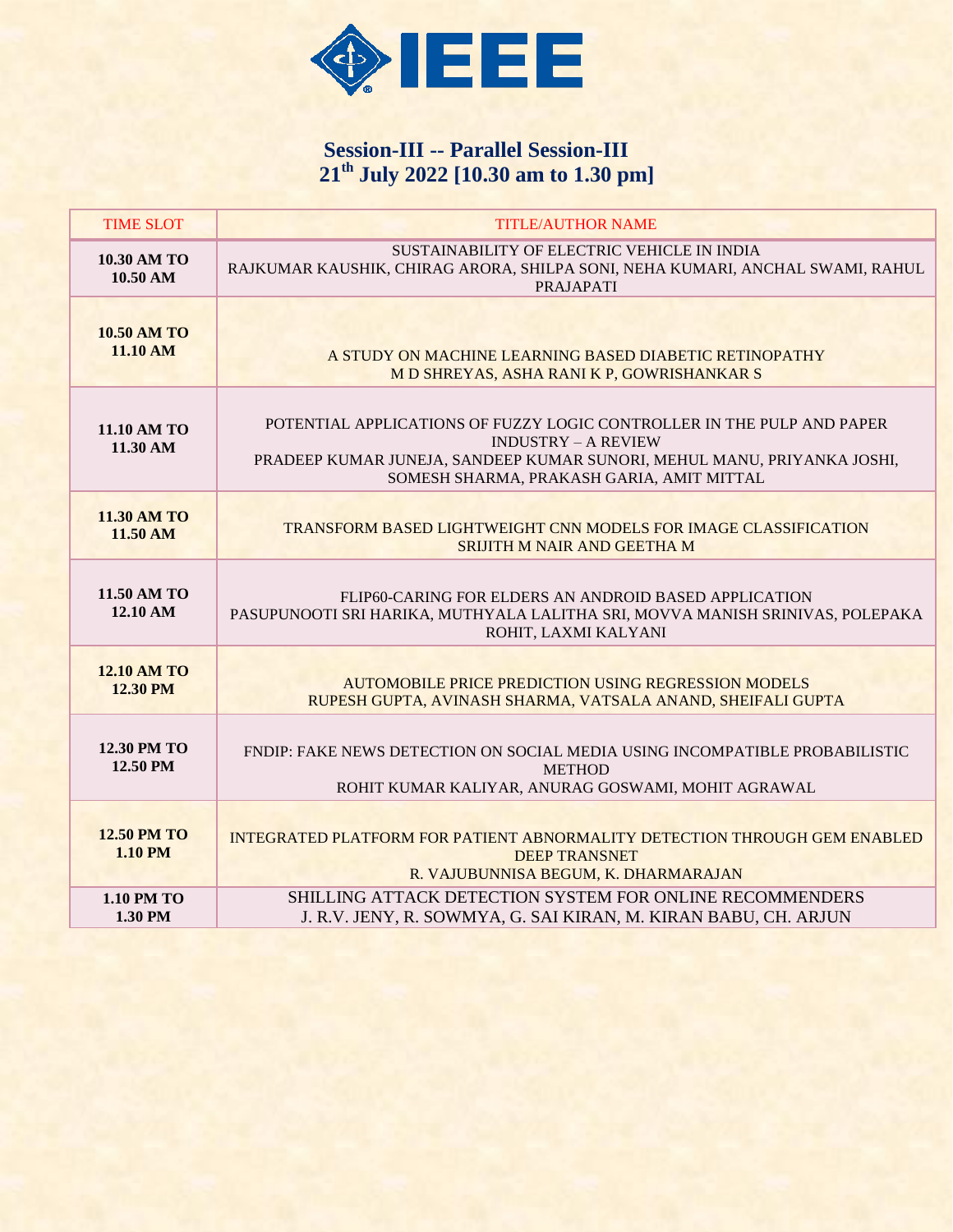

# **Session-IV -- Parallel Session-I 21th July 2022 [2.30 pm–5.30 pm]**

| <b>TIME SLOT</b>                    | <b>TITLE/AUTHOR NAME</b>                                                                                                                                                                                              |
|-------------------------------------|-----------------------------------------------------------------------------------------------------------------------------------------------------------------------------------------------------------------------|
| 2.30 PM TO 2.50<br><b>PM</b>        | WATERMARK BASED IMAGE AUTHENTICATION USING INTEGER WAVELET<br><b>TRANSFORM</b><br>BIBEK RANJAN GHOSH, SIDDHARTHA BANERJEE, JYOTSNA KUMAR MANDAL                                                                       |
| <b>2.50 PM TO</b><br><b>3.10 PM</b> | PROJECTIVE SYNCHRONIZATION OF UNCERTAIN CHAOTIC SYSTEMS WITH DIFFERENT<br>DIMENSIONS AND EXTERNAL NOISE DISTURBANCE<br>NISHA YADAV AND HIMESH HANDA                                                                   |
| 3.10 PM TO<br>3.30 PM               | A CIRCULAR MICROSTRIP ANTENNA FOR K BAND APPLICATIONS<br>BANUPRAKASH.R, MANUSHREE N, SUBHIKSHA AP, WADHWA SIMRAN DEEPAK                                                                                               |
| <b>3.30 PM TO</b><br>3.50 PM        | DESIGN AND IMPLEMENTATION OF A RESCUE AND SURVEILLANCE ROBOT USING<br><b>CROSS PLATFORM APPLICATION</b><br>P JEEVAN NARAYANA RAJU, VENKATA GAURAV PAMPANA, VIKRANTH<br>PANDALANENI, G GUGAPRIYA, AND CHANTHINI BASKAR |
| 3.50 PM TO<br><b>4.10 PM</b>        | HYPER-TUNED ENSEMBLE MACHINE LEARNING MODEL FOR CREDIT CARD FRAUD<br><b>DETECTION</b><br>BHOLESHWAR PRASAD VERMA, VIJAYANT VERMA, ABHISHEK BADHOLIA                                                                   |
| <b>4.10 PM TO</b><br><b>4.30 PM</b> | MEAN-SHIFT AND LOCAL OUTLIER FACTOR-BASED ENSEMBLE MACHINE LEARNING<br>APPROACH FOR ANOMALY DETECTION IN IOT DEVICES<br>AMIT KUMAR GULHARE, ABHISHEK BADHOLIA, AND ANURAG SHARMA                                      |
| <b>4.30 PM TO</b><br>4.50 PM        | DESIGN OF VOICE CONTROLLED MULTIFUNCTIONAL COMPUTER NUMERICAL<br><b>CONTROL (CNC) MACHINE</b><br>GAYATHRI. N, SUNDAR. M, SARGURUNATHAN. R, SUDHARSAN. R, SAJITH A                                                     |
| 4.50 PM TO 5.10<br><b>PM</b>        | COMPARATIVE ANALYSIS OF EPILEPSY PREDICTION USING MACHINE LEARNING AND<br>DEEP LEARNING<br>Y. SAI CHANDU, SHAIK. FATHIMABI                                                                                            |
| 5.10 PM TO<br>5.30 PM               | ANXIETY DETECTION IN PATIENTS<br>LIKHITA CHOWDARY KONERU, ROUTHU RAMYA DEDEEPYA, ANGADI LAKSHMI, AND<br>DR.G KRANTHI KUMAR                                                                                            |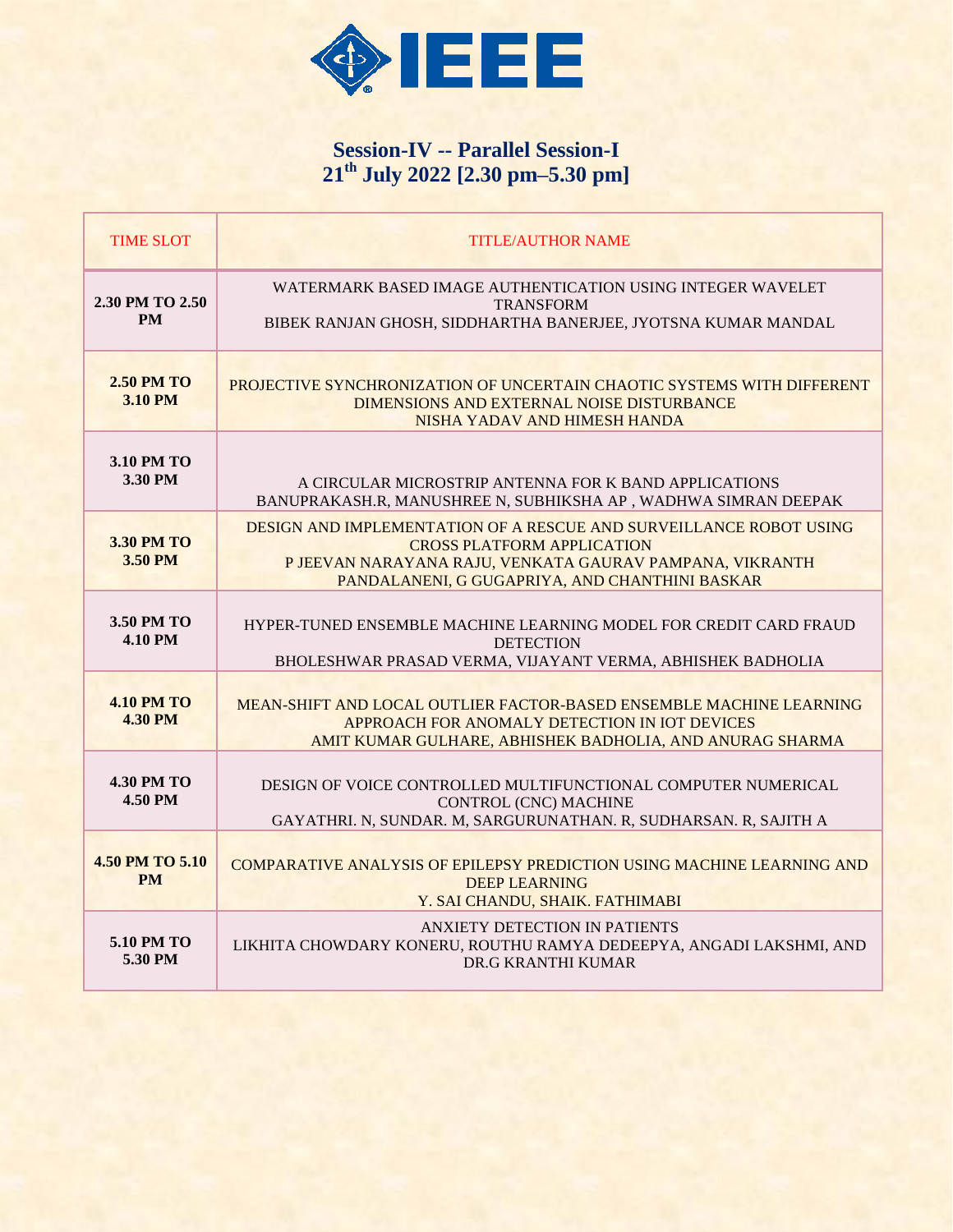

# **Session-IV -- Parallel Session-II 21th July 2022 [2.30 pm–5.30 pm]**

| <b>TIME SLOT</b>                    | <b>TITLE/AUTHOR NAME</b>                                                                                                                                                                                                                           |
|-------------------------------------|----------------------------------------------------------------------------------------------------------------------------------------------------------------------------------------------------------------------------------------------------|
| 2.30 PM TO 2.50<br><b>PM</b>        | STORE-SALES FORECASTING MODEL TO DETERMINE INVENTORY STOCK LEVELS<br>USING MACHINE LEARNING<br>AKANKSHA, DEVESH YADAV, DEEPAK JAISWAL, ASHWANI, ASHUTOSH MISHRA                                                                                    |
| <b>2.50 PM TO</b><br><b>3.10 PM</b> | PERFORMANCE ANALYSIS OF ELECTRONIC-CERTIFICATE GENERATION AND<br><b>VERIFICATION USING BLOCKCHAIN AND INTERPLANETARY FILE SYSTEM</b><br>MANJULA K PAWAR, PRAKASHGOUD PATIL, RIDHAM SAWHNEY, PREM<br>GUMATHANAVAR, SHRADDHA HEGDE, KAVYA MAREMMAGOL |
| 3.10 PM TO<br>3.30 PM               | HYBRID FEATURE SELECTION USING SHAPLEY VALUE AND RELIEFF FOR MEDICAL<br><b>DATASETS</b><br>NEESHA JOTHI, SHARIFAH MASHITA SYED-MOHAMED, HESHALINI RAJAGOPAL                                                                                        |
| <b>3.30 PM TO</b><br>3.50 PM        | A CONVOLUTIONAL AUTOENCODER BASED KEYWORD SPOTTING IN HISTORICAL<br>HANDWRITTEN DEVANAGARI DOCUMENTS<br><b>SUSHMA S. N. SHARADA B</b>                                                                                                              |
| 3.50 PM TO<br><b>4.10 PM</b>        | PERFORMANCE ASSESSMENT OF SIMULINK BASED SPEECH RADIO BAND EXTENSION<br>TECHNIQUE ON ELDERLY PEOPLE<br>R. PRAVEEN KUMAR EMANI, PITCHAIAH TELAGATHOTI, PRASAD N                                                                                     |
| <b>4.10 PM TO</b><br><b>4.30 PM</b> | AN EXPERIMENTAL STUDY OF PARALLELISM IN DIFFERENT PYTHON FRAMEWORKS<br>JEROME JOSEPH T, J. SWAMINATHAN                                                                                                                                             |
| <b>4.30 PM TO</b><br>4.50 PM        | TOMATO LEAF DISEASE DETECTION USING IMAGE PROCESSING<br>M. SENTHAMIL SELVI. S. JANSI RANI. A. NISHA. K. SNEKA                                                                                                                                      |
| 4.50 PM TO 5.10<br><b>PM</b>        | DRIVER ASSISTANT SYSTEM USING YOLO V3 AND VGGNET<br>S. JANSI RANI, A V VEDHA MUKUND, S UTHIRAPATHI ESWARAN, M VIDUL                                                                                                                                |
| 5.10 PM TO<br>5.30 PM               | <b>BLOCKCHAIN ADHERENCE TO SYSTEM RELIABILITY AND SECURITY</b><br>NILTON PAULO RAIMUNDO MENDES, JORGE RADY DE ALMEIDA JÚNIOR                                                                                                                       |